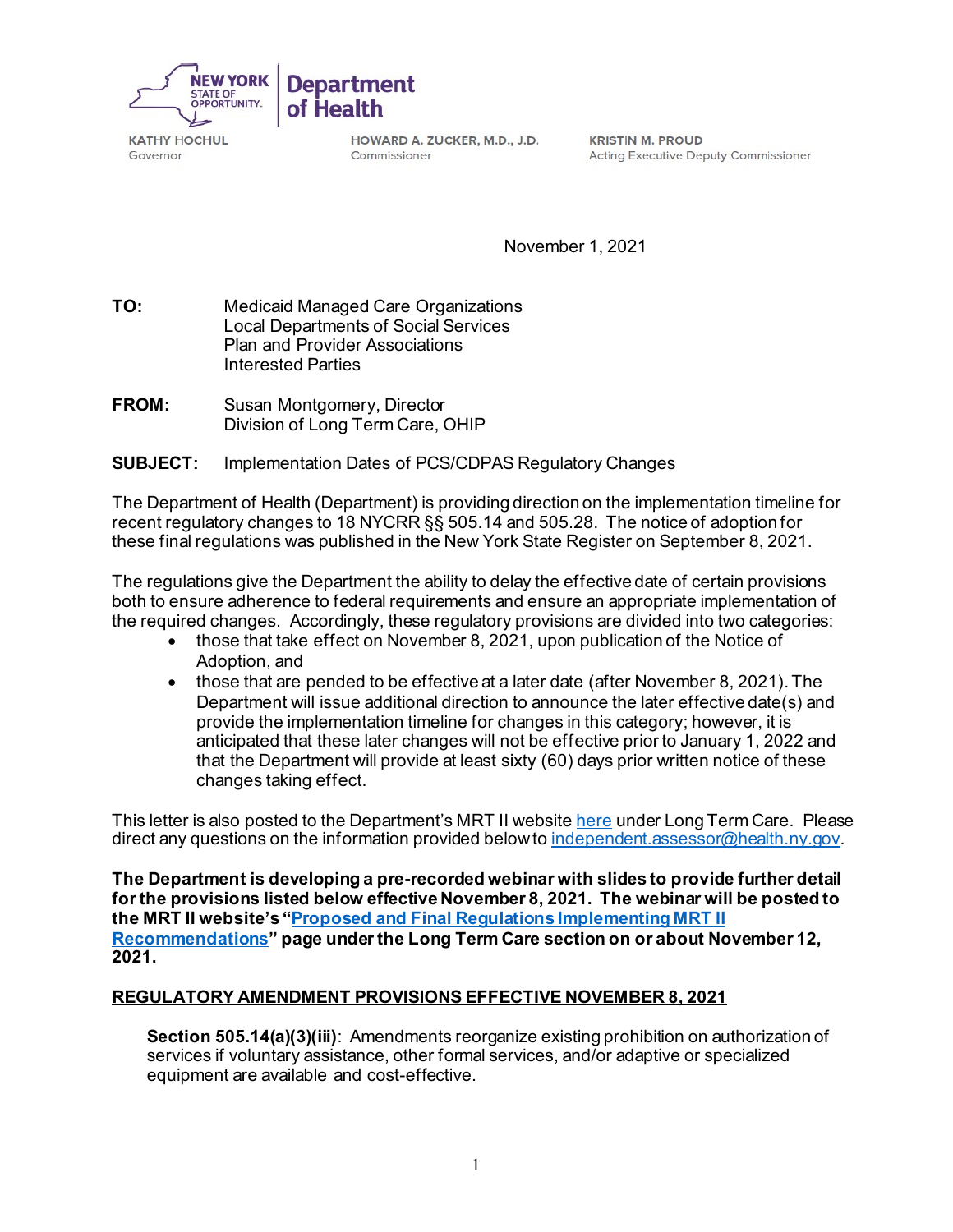that supervision and cueing may be provided as a means of assisting an individual to **Section 505.14(a)(5)(iii)**: Added to clarify and codify existing Department of Health policy perform nutritional and environmental support functions or personal care functions, but are not a standalone personal care service, and may not be authorized, paid for, or reimbursed, except if they are provided to assist with one of the enumerated functions in section 505.14(a)(5)(ii).

 CDPAS, such as those based on Federal regulations, the Department of Health's model **Sections 505.14(a)(7) and 505.28(b)(12)**: Added to define the term "Medicaid Managed Care Organization (MMCO)." The proposed regulations add express references to MMCOs, in addition to existing references to LDSSs. Except where the amendments would implement new requirements and procedures, the addition of MMCOs acts to codify existing policies and practices with respect to MMCOs and the provision of PCS and contract requirements, and Department guidance. The term MMCO does not include an entity approved to operate a Program of All-inclusive Care for the Elderly (PACE) organization.

**Sections 505.14(a)(8) and 505.28(b)(13)**: Added to provide a definition for "medical assistance" or "Medicaid" or "MA" to clarify that these terms as used throughout the regulation refer to the same program.

**Section 505.28(b)(4)**: Amended to align the definition of "consumer directed personal assistant" with State law.

**Section 505.28(b)(5):** Added to provide a definition for "consumer directed personal assistance program" or "consumer directed program" or "the program" to clarify that these terms as used throughout the regulation refer to the same program.

**Section 505.28(b)(16)**: Amends the definition for "self-directing consumer" to include the capability of performing the consumer responsibilities outlined in section 505.28(g).

 sign forms DOH-4359 and M11Q. **Sections 505.14(b)(2)(ii)(g) and 505.28(d)(2)(vii)** shall be effective November 8, 2021 only to the extent necessary to allow for the expansion of medical professionals that can

**Sections 505.14(b)(4)(vii) and 505.28(e)(5)** shall be effective November 8, 2021 only to the extent that such provisions permit services to be authorized for a period of up to 12 months.

**Sections 505.14(b)(4)(viii)(b) and 505.28(i)(4):** Amended to provide the Department of Health greater flexibility in determining when the LDSS or MMCO must use Departmentdeveloped forms in providing notice of service authorization, reauthorization, increase, decrease, discontinuance or denial.

**Sections 505.14(b)(4)(viii)(c)(1) and 505.28(i)(4)(iii)**: Added to require LDSSs or MMCOs to document in the notice and plan of care the factors and clinical rationale specific to the client that went into the medical necessity determination that PCS or CDPAS should be denied, reduced, or discontinued.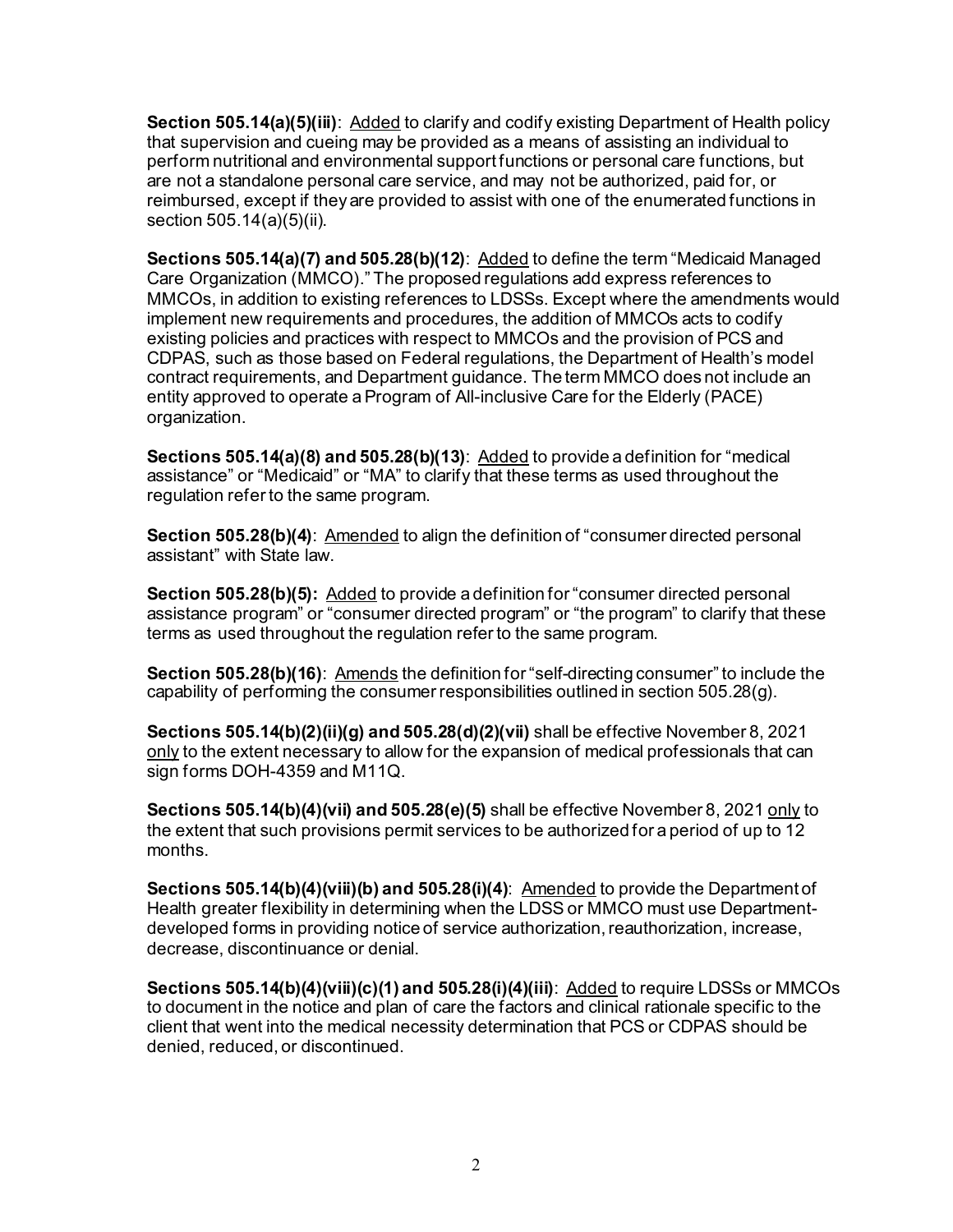**Sections 505.14(b)(4)(viii)(c)(2)(i) and 505.28(i)(4)(ii)(a)**: Amended to clarify that a denial may be made if the clients health and safety cannot be "reasonably" assured with the provision of personal care services or consumer directed personal assistance.

**Sections 505.14(b)(4)(viii)(c)(2)(vi) and (b)(4)(viii)(c)(3)(iv) and 505.28(i)(4)(i)(e) and (i)(4)(ii)(d)**: Amended to clarify and provide examples of technological developments that may obviate the need for PCS or CDPAS.

 whose health and safety cannot be reasonably assured in such setting. **Sections 505.14(b)(4)(viii)(c)(2)(vii) and 505.14(b)(4)(viii)(c)(3)(v)**: Amended to clarify that a denial may be made, or services may be reduced or discontinued, on the basis of residence in a facility if the client is not seeking to transition into a less restrictive setting or

**Sections 505.14(b)(4)(viii)(c)(2)(ix) and (b)(4)(viii)(c)(3)(vii) and 505.28(i)(4)(i)(g), (i)(4)(i)(h), (i)(4)(ii)(g), and (i)(4)(ii)(h)**: Added to provide additional examples for denying, reducing, or discontinuing services.

**Sections 505.14(b)(4)(viii)(c)(3)(i) and 505.28(i)(4)(iii)(a)**: Amended to provide that services may be reduced or discontinued in cases where voluntary informal supports that are acceptable to the client have become available to meet some or all of the client's needs.

**Sections 505.14(b)(4)(xiii) and 505.28(f)(3)**: Added to provide that the LDSS or MMCO shall document any changes in an individual's need for services in the plan of care, and consider and make any necessary authorization changes.

**Sections 505.14(b)(8) and 505.28(m)**: Added to allow the Department of Health to permit the current assessment process to continue until such time as the independent assessment and practitioner services are established at capacity or if the Department has not contracted with or designated an entity to provide independent assessment and practitioner services.

**Section 505.14(g)(3)(i):** Amended to clarify that case management activities include determining that the patient is financially eligible for Medicaid, including community-based long term care services.

**Previous Section 505.28(h)(1): Removed requirement that the LDSS annually notify** those receiving other home care services about CDPAS.

**Section 505.28(h)(2):** Added to require consumer designated representatives to make themselves available to ensure that they can carry out the consumer responsibilities and must be present at scheduled assessments or visits for non-self-directing consumers.

**Sections 505.28(e)(1)(v) and 505.28(h)(3)**: Added to prohibit the authorization of services provided through more than one fiscal intermediary per consumer and prohibit consumers from working with more than one fiscal intermediary at a time.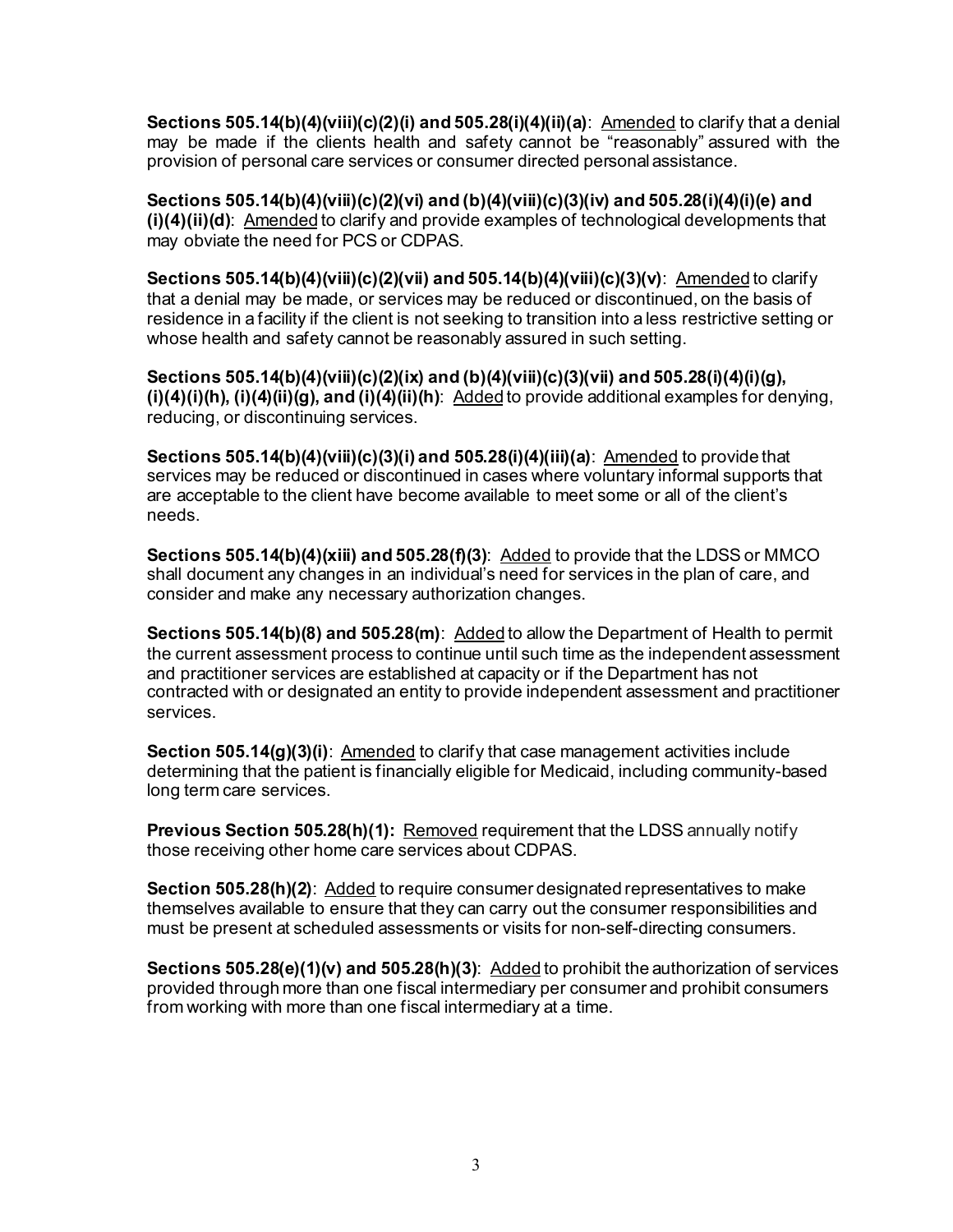## **(AFTER NOVEMBER 8) – DATE(S) TO BE ANNOUNCED REGULATORY AMENDMENT PROVISIONS PENDED FOR A LATER EFFECTIVE DATE**

Any provision not specifically cited above is pended until further direction from the Department, including but not necessarily limited to the following:

**Sections 505.14(b)(2)(ii) and 505.28(d)(2)**: Added to describe the independent medical examination and practitioner order. Most of the examination and practitioner order requirements remain the same, such as the licensure, documentation, and practitioner signature requirements. However, the medical professionals who perform the examination and sign the practitioner order must be employed by or contracted with an entity designated by the Department of Health. Consequently, the 30-day deadline for the order to be provided after the examination has been eliminated. Also, as required by statute, the medical professionals who perform the examination and sign the practitioner order must be independent, meaning that they must not have a prior established provider-patient relationship with the individual.

**Section 505.14(a)(1):** Amended to align the "personal care services" definition with statutory requirements that such services be ordered by a qualified and independent practitioner, and not the individual's attending physician.

 assessment, a medical examination and practitioner order, an evaluation of the need and **Section 505.14(b)(1) and the opening paragraph of section 505.28(d)**: Added to provide an overview of the assessment process, which include an independent cost-effectiveness of services, the development of the plan of care, and, when required, an additional independent medical review for high needs cases. The paragraph further provides for how portions of the process may be conducted through telehealth modalities.

 **Sections 505.14(b)(2)(i) and 505.28(d)(1)**: Added to describe the independent proposed regulation, the medical examination that leads to a practitioner order will occur assessment which is performed by an independent assessor as opposed to the LDSS or MMCO. The independent assessment contains most of the elements of the current social and nursing assessments. Other portions of the current social and nursing assessments have either become unnecessary or remain the responsibility of the LDSS or MMCO to perform. For example, the nursing assessment requirements to review the practitioner order and document the primary diagnosis code have become moot because, under the after the independent assessment.

**Sections 505.14(b)(2)(iii) and 505.28(d)(3)**: Added to describe the LDSS or MMCO responsibilities related to the assessment process. The LDSS or MMCO remain responsible for significant portions of the current assessment process requirements, including a) the review of other available services and supports to determine costeffectiveness, b) determining frequency of nursing supervision, c) determining the individual's preferences and social and cultural considerations for the receipt of care; d) heightened documentation requirements for 24-hour cases, and e) the development of the plan of care. In addition, before developing a plan of care or authorizing services, the LDSS or MMCO must review the independent assessment and practitioner order by the independent assessor and independent medical professional. Also, prior to authorizing more than 12 hours of services per day on average, the LDSS or MMCO must refer the case to the independent review panel, for an additional independent medical review of the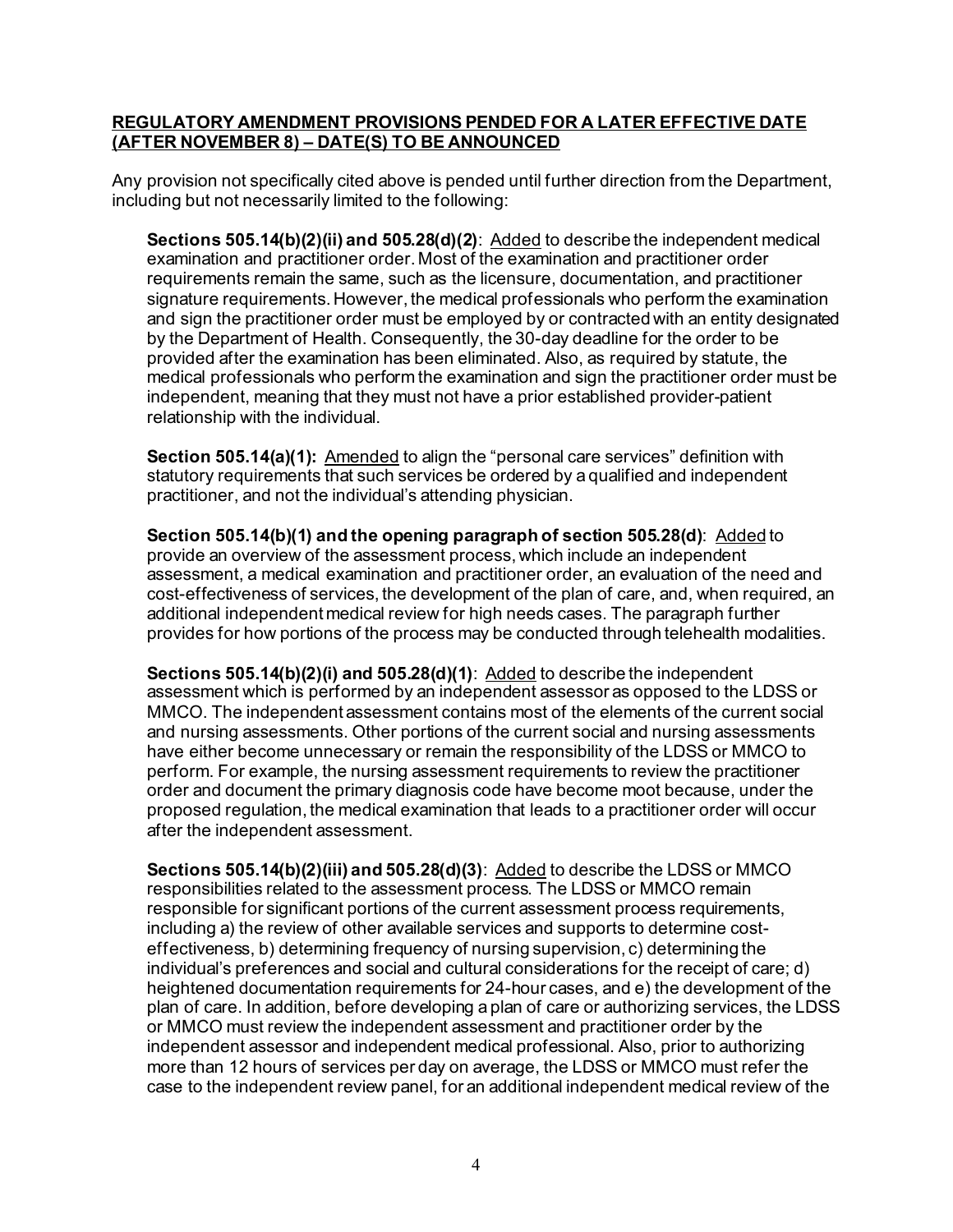individual and plan of care, and must consider the recommendation of the independent review panel when finalizing the plan of care and in its decision to authorize such services.

**Sections 505.14(b)(2)(iv) and 505.28(d)(4)**: Added to require the LDSS or MMCO to coordinate with the entity or entities providing independent assessment and practitioner services. These sections also describe the process for resolving mistakes and clinical disagreements in the assessment process, as well as sanctions for failure to cooperate and abuse of the resolution process.

 recommendation on whether the plan of care is reasonable and appropriate to maintain **Sections 505.14(b)(2)(v) and 505.28(d)(5)**: Added to describe the revised independent medical review process. Under the revised process, an independent medical review must be obtained when the LDSS or MMCO proposes to authorize more than 12 hours of services per day on average. The review is performed by an independent panel of medical professionals and coordinated by a lead physician. The lead physician cannot be the practitioner who was involved in the initial examination or practitioner order. The lead physician, or another member of the panel, may evaluate the individual, consult with other providers and individuals, and obtain other medical records that may be relevant to the panel's recommendation. When the independent medical review is complete, the lead physician shall produce a report to the LDSS or MMCO providing the panel's the individual's health and safety in his or her home. The recommendation may not include a specific amount or change in amount of services.

**Sections 505.14(b)(3)(i) and 505.28(g)(1)**: Added to require the independent assessment and practitioner order processes to be completed at least annually and in sufficient time to allow LDSSs and MMCOs to, when needed, comply with all applicable federal and state time frames for notice and determination of services.

 **Sections 505.14(b)(3)(ii) and 505.28(g)(2)**: Added to require that all determinations by the LDSS must be made with reasonable promptness, not to exceed seven business days after receipt of both the independent assessment and practitioner order, or the independent review panel recommendation if applicable, except as provided under the immediate need process.

**Sections 505.14(b)(3)(iii) and 505.28(g)(3)**: <u>Added</u> to provide that MMCOs must make a determination and provide notice to current enrollees within the timeframes provided in their contract with the Department of Health, or as otherwise required by Federal or state statute or regulation.

**Sections 505.14(b)(4)(i) and (b)(4)(ii) and 505.28(e)(1)(i) and (e)(1)(ii)**: Added to provide that an individual's eligibility for services must be established prior to authorization, and that authorization must occur prior to the provision of services.

**Sections 505.14(b)(4)(iii) and 505.28(e)(1)(iii)**: Added to provide that the authorization and reauthorization of services must be based on and reflect the assessment process and any exceptions to that process applicable to reauthorizations.

**Sections 505.14(b)(4)(vi) and 505.28(e)(4)**: Added to require the LDSS or MMCO to consider the recommendation of the independent review panel prior to authorizing more than 12 hours of services.